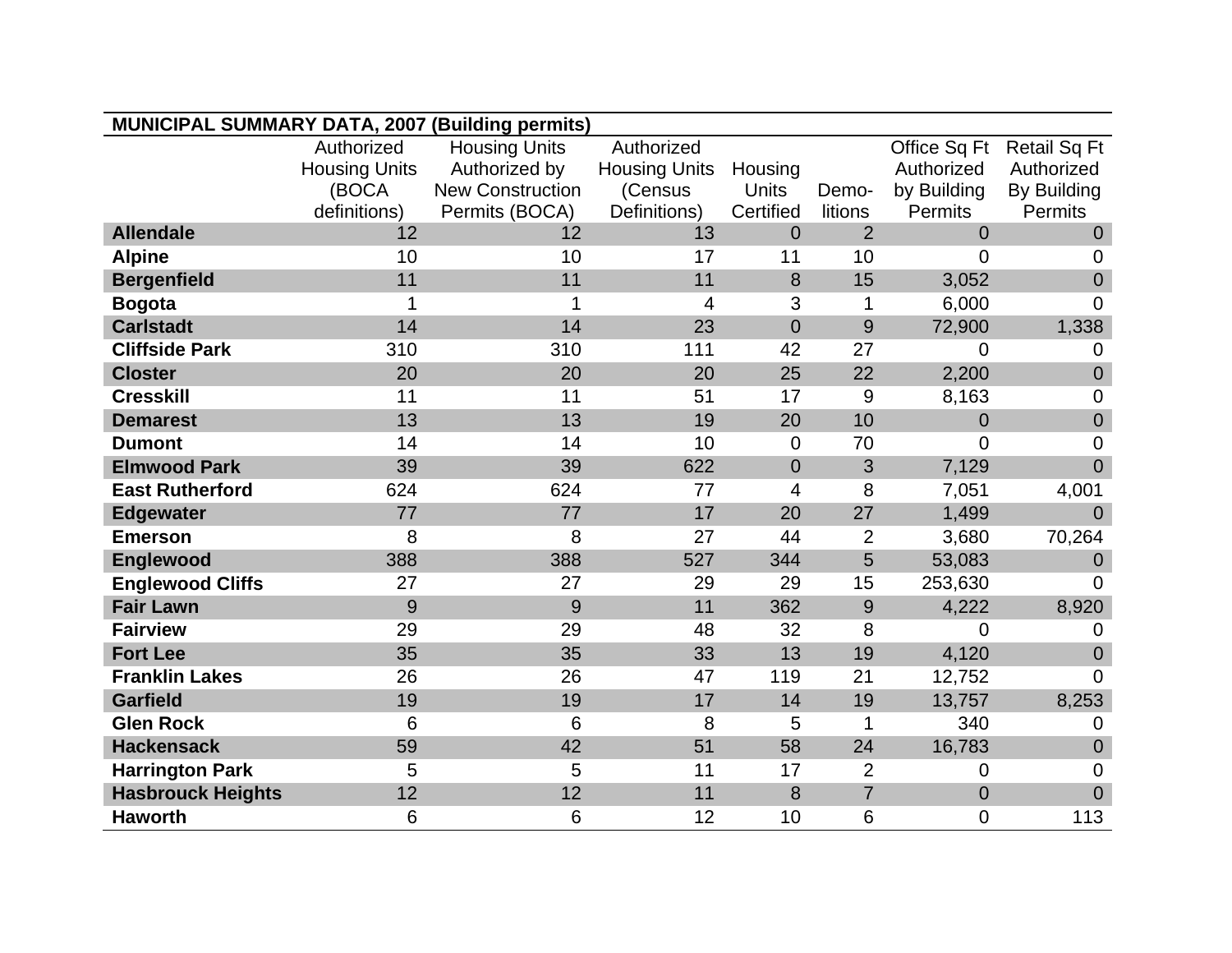| <b>Hillsdale</b>       | 12             | 12             | 11             | $\overline{4}$ | 9              | $\overline{0}$ | $\overline{0}$   |
|------------------------|----------------|----------------|----------------|----------------|----------------|----------------|------------------|
| <b>Ho-Ho-Kus</b>       | 4              | 4              | 6              | 4              | 3              | $\overline{0}$ | 0                |
| Leonia                 | $\overline{2}$ | $\overline{2}$ | 5              | $\mathbf{1}$   | 3              | $\overline{0}$ | $\overline{0}$   |
| <b>Little Ferry</b>    | 5              | 5              | 1              | 1              | 3              | 4,000          | 20,992           |
| Lodi                   | 11             | 11             | 11             | 13             | 13             | 7,761          | $\overline{0}$   |
| <b>Lyndhurst</b>       | 3              | 3              | 5              | 6              | $\mathbf 0$    | 17,477         | 0                |
| <b>Mahwah</b>          | 25             | 24             | 23             | 29             | 6              | 7,001          | $\boldsymbol{0}$ |
| <b>Maywood</b>         | 1              | 1              | 1              | $\overline{0}$ | 9              | 0              | 0                |
| <b>Midland Park</b>    | 3              | 3              | 3              | $\overline{2}$ | $\overline{2}$ | $\overline{0}$ | $\boldsymbol{0}$ |
| <b>Montvale</b>        | 112            | 112            | 112            | 70             | 9              | 34,388         | $\overline{0}$   |
| <b>Moonachie</b>       | $\overline{2}$ | $\overline{2}$ | $\overline{7}$ | $\overline{2}$ | $\overline{0}$ | 0              | $\mathbf 0$      |
| <b>New Milford</b>     | 10             | 10             | 18             | 3              | 10             | 2,900          | $\boldsymbol{0}$ |
| <b>North Arlington</b> | $\overline{2}$ | $\overline{2}$ | $\overline{2}$ | $\overline{2}$ | $\overline{0}$ | 10,373         | $\boldsymbol{0}$ |
| <b>Northvale</b>       | 71             | 71             | 79             | 4              | 3              | 19,880         | 0                |
| <b>Norwood</b>         | 9              | 9              | 15             | 8              | 6              | $\overline{0}$ | $\overline{0}$   |
| <b>Oakland</b>         | $\overline{2}$ | $\overline{2}$ | 11             | 8              | 3              | 8,428          | 0                |
| <b>Old Tappan</b>      | 11             | 11             | 18             | 19             | 11             | $\overline{0}$ | $\boldsymbol{0}$ |
| <b>Oradell</b>         | $\overline{2}$ | $\overline{2}$ | 6              | 3              | 3              | 17,430         | 0                |
| <b>Palisades Park</b>  | 78             | 76             | 76             | 166            | 22             | 34,972         | $\overline{0}$   |
| <b>Paramus</b>         | 25             | 25             | 25             | 38             | 27             | 0              | 6,000            |
| <b>Park Ridge</b>      | 13             | 5              | 22             | 34             | 3              | 0              | $\theta$         |
| Ramsey                 | $\overline{7}$ | 7              | 29             | 24             | 6              | 28,730         | $\mathbf 0$      |
| <b>Ridgefield</b>      | 12             | 12             | 23             | 19             | $6\phantom{1}$ | 8,497          | $\boldsymbol{0}$ |
| <b>Ridgefield Park</b> | 5              | 4              | 6              | 1              | $\overline{0}$ | 808            | $\overline{0}$   |
| Ridgewood              | 9              | 9              | 21             | 9              | $\overline{7}$ | $\overline{0}$ | $\boldsymbol{0}$ |
| <b>River Edge</b>      | 11             | 11             | 22             | 6              | $\overline{2}$ | 350            | $\overline{0}$   |
| <b>River Vale</b>      | 15             | 11             | 13             | 11             | 14             | $\overline{0}$ | $\mathbf 0$      |
| <b>Rochelle Park</b>   | 1              | 1              | 8              | $\mathbf 0$    | $\overline{0}$ | 15,000         | 0                |
| <b>Rockleigh</b>       | $\overline{0}$ | $\overline{0}$ | $\overline{0}$ | $\overline{0}$ | $\overline{0}$ | 0              | $\mathbf 0$      |
| <b>Rutherford</b>      | 5              | 3              | 1              | 10             | 5              | 0              | 0                |
| <b>Saddle Brook</b>    | 165            | 165            | 189            | 25             | $\overline{2}$ | 4,201          | $\overline{0}$   |